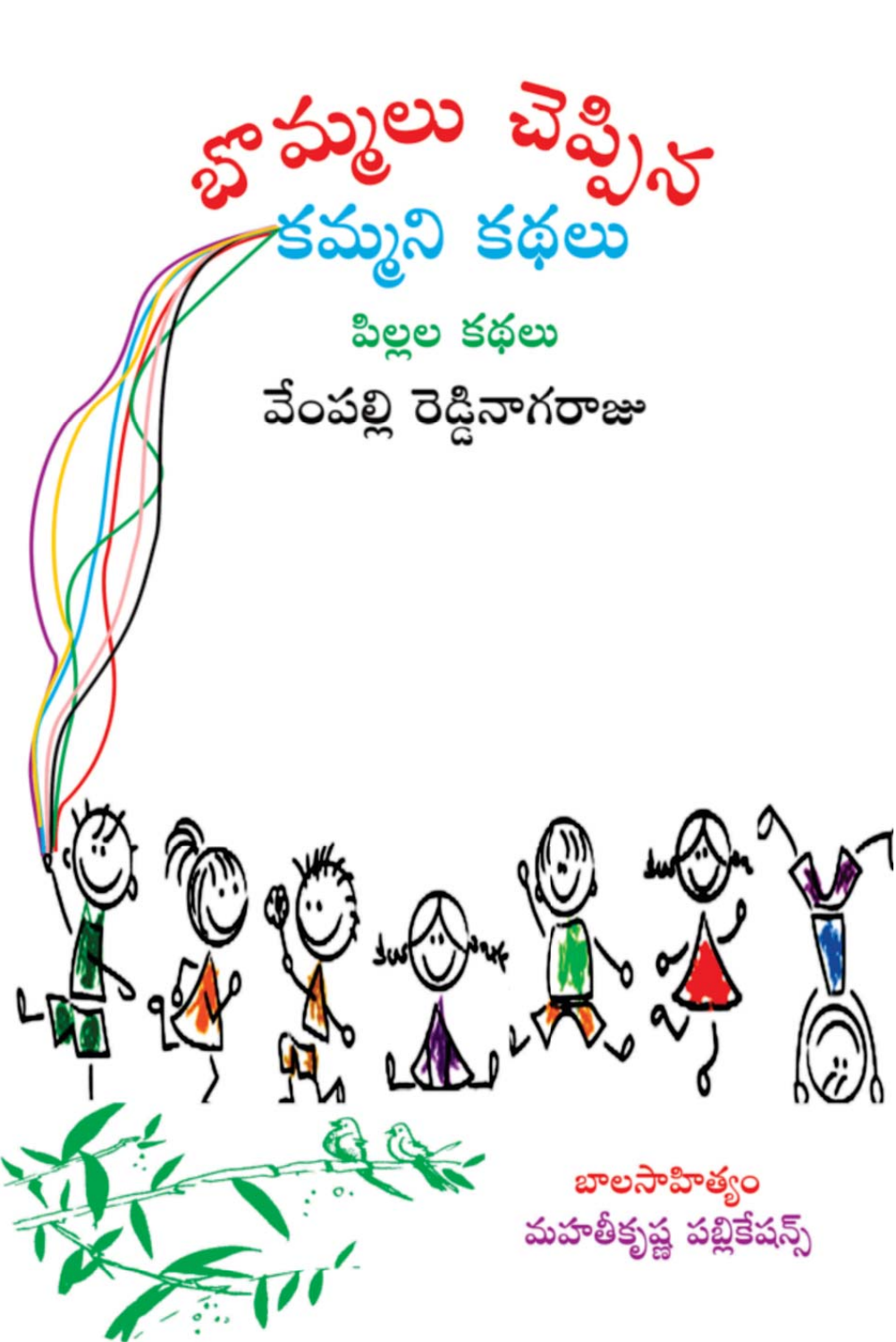## కథల వరుస

| దేవత అనుగ్రహం      | $\mathbf{1}$   |
|--------------------|----------------|
| కాకి – కడవ         | 3              |
| ముందుచూపు          | 5              |
| చేపల వేట           | $\overline{7}$ |
| నిజమైన గెలుపు      | 9              |
| మిత్రధర్మం         | 11             |
| చేటు తెచ్చిన గర్వం | 13             |
| చాడీలు చెబితే      | 15             |
| యుక్తి             | 17             |
| మూర్ఖత్వం          | 19             |
| ఓపిక ఫలితం         | 21             |
| అత్యాశ             | 23             |
| మంచివాళ్ల స్నేహం   | 25             |
| ဃာဝ္ကိုဃေပ         | 27             |
| ఎత్తుకుపైఎత్తు     | 29             |
| కుందేలు తెలివి     | 31             |
|                    |                |

**A Strategy Strategy**<br>**A System Strategy** Strategy and the company of the System of the System of the System of the System of the System of the System of the System of the System of the System of the System of the System o దివ్య ఆశీస్సులతో...

 $\overline{\mathbf{V}}$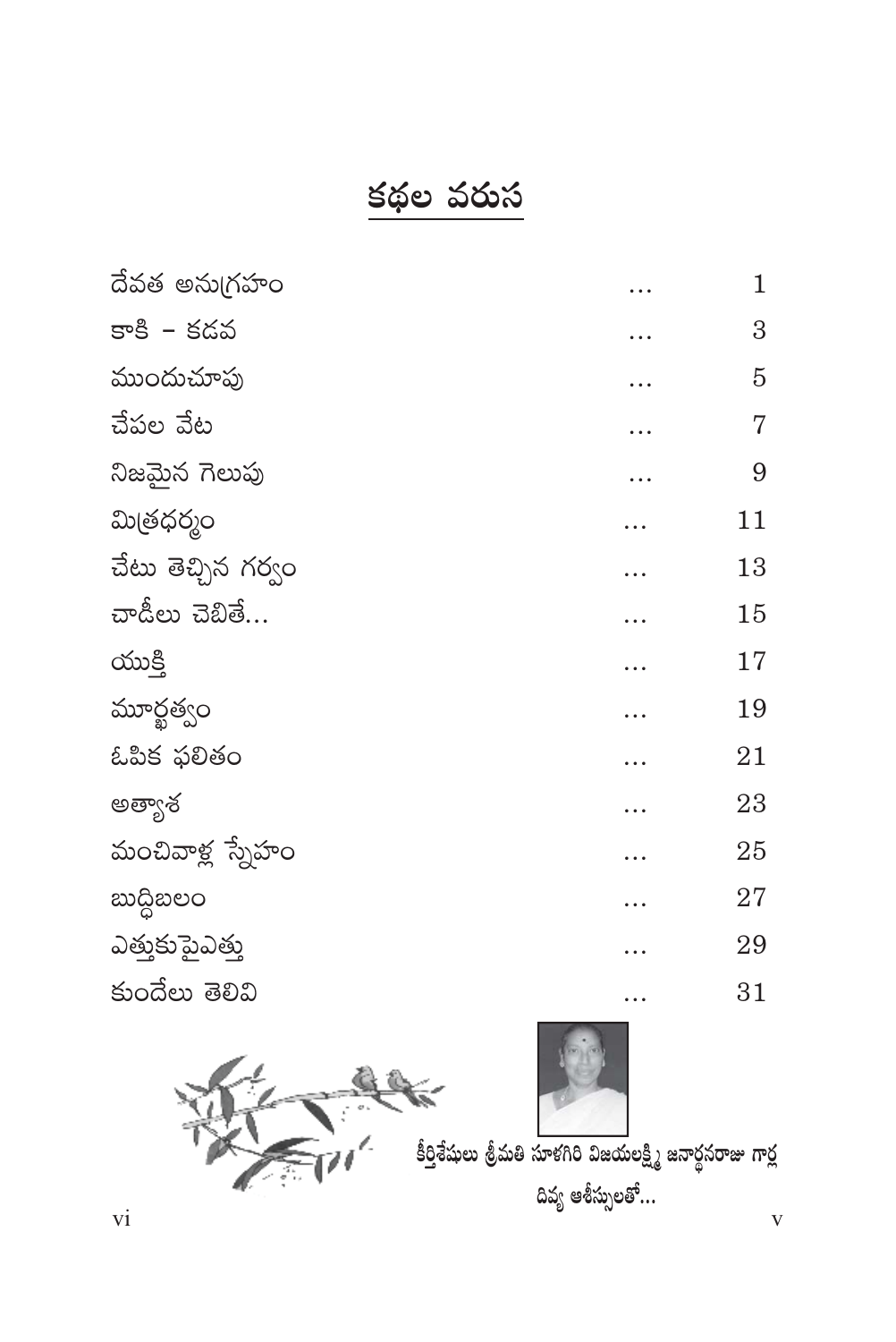

 $\mathfrak{S}$ నగనగా ఒక రాజు. ఆయనకు ఏడు మంది కొడుకులు.

గురుకులంలో చదివేవాళ్లంతా వేసవి శెలవుల్తో ఇంటికి వచ్చారు. కాలాక్షేపం కోసం గాలాలు సిద్ధం చేసుకొని చేపల వేటకి బయలు దేరారు. అయితే నది ఒడ్డుకు వెళ్లిన వాళ్లకి పూర్తిగా ఎండిపోయివున్న నది కనిపించింది. చేపలు దొరకలేదనే బాధతో దిగులుగా ఇంటిముఖం పట్టారు రాకుమారులు. నిరాశగా వెకుతున్నవాళ్లకి దారినపోయే దానయ్య ఎదురుపద్దాడు. వాళ్ల దిగులను గమనించి "రాకుమారులూ మీరంతా ఎందుకంత నిరాశగా వున్నారు?" అడిగాడు దానయ్య. "చేపల కోసం వచ్చాం, ఒక్క చేపకూడా దొరకలేదు" బదులిచ్చారు వాళ్లు. "నదిలో నీళ్లే లేకుంటే చేపలు ఎలా దొరుకుతాయి?" చెప్పాడు దానయ్య. "నీళ్లు ఎందుకు లేవు?" <sub>(</sub>పశ్నించారు రాకుమారులు. "ఆకాశం వర్వించక పోవడం వల్ల" సమాధానం చెప్పి తనదారిన తాను వెళ్లిపోయాడు దానయ్య. "ఆకాశమా, నువ్వు ఎందుకు వర్షించలేదు?" తలలు పైకెత్తి అడిగారు రాకుమారులు. "వరుణదేవుడు మేఘాల్ని కరిగించలేదు కాబట్టి" బదులిచ్చింది ఆకాశం. "వరుణదేవుడా మేఘాల్ని ఎందుకు కరిగించలేదు?" (ప్రశ్నించారు రాకుమారులు. "భూమిపై చెట్లన్నీ మోళ్లుగా మారి ఏమాత్రం గాలి వీయకుంటే ఎలా కరిగించేది?" అన్నాడు వరుణదేవుడు.

"భూమాతా, చెట్లన్నీ ఎందుకు మోట్లగా మారాయి?" అడిగారు వాట్ల.

బొమ్మలు చెప్పిన కమ్మని కథలు  $\ast$  7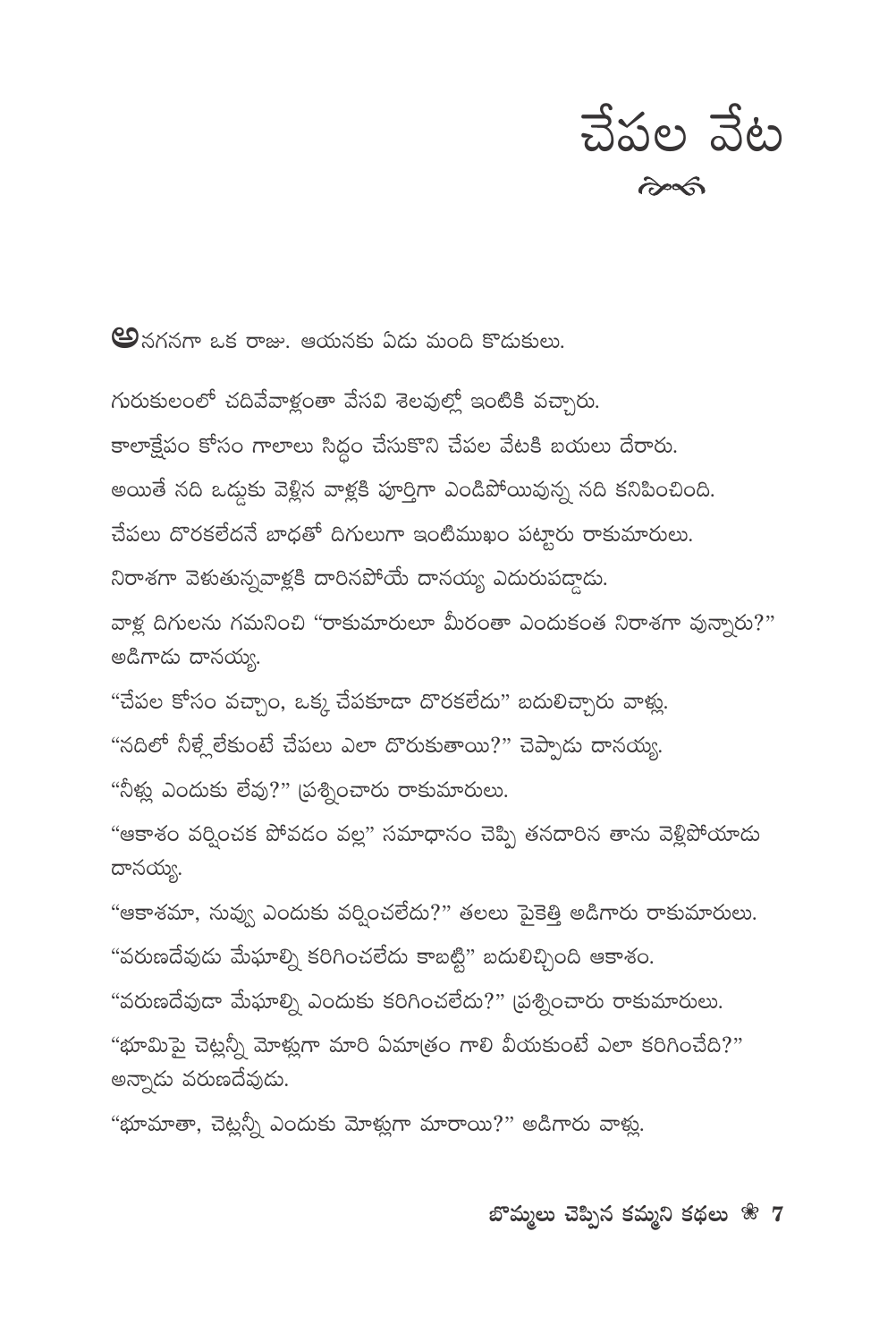"మీ మానవులు నాపై పెరిగిన చెట్లన్నీ పూర్తిగా నరికి వేస్తున్నారు, అందుకే వానలు కురవక ఈ కరువులు వస్తున్నాయి" చెప్పింది భూమాత.

"కరువంటే ఏమిటి?" అడిగారు రాకుమారులు కుతూహలంగా

"చెట్లు నరికి వేస్తే వానలు కురవవు, అందువల్ల కుంటలు, చెరువులు, నదుల్లో నీళ్లు లేక పంటలు పండవు, తినేందుకు తిండి గింజలు దొరకవు, చివరికి కొన్నాళ్లకు త్రాగేందుకు నీళ్లు కూడా దొరక్క మనం (పాణాలు కూడా పోగొట్టుకోక తప్పదు, ఇదే కరువంటే" చెప్పింది భూమాత

"అమ్మో అయితే మనం ఈ కరువు (పమాదం నుండి గట్టెక్కాలంటే ఏంచేయాలి?" భయంగా అడిగారు రాకుమారులు.

"ఉన్న చెట్లను ఇకనైనా నరకకుండా కాపాడుకోవాలి, కొత్తగా మొక్కలునాటాలి, అప్పండే ఈగండంనుండి మనం గట్టెక్కగలుగుతాం" వివరంగా చెప్పింది భూమాత.

"అయితే మేమంతా మొక్కలు నాటుతాం" ముక్తకంఠంతో చెప్పారు రాకుమారులు.

కాలం విలువైనదనీ, దాన్ని ఎప్పుడూ వృధా చేయరాదనీ గురువు గారు చెప్పిన మాటల్ని గురు చేసుకొంటూ రాకుమారులంతా శెలవులు ముగిసేలోగా తమ రాజ్యమంతా వేల, లక్షల మొక్కలు నాటారు.

అవి ఏపుగా పెరిగి పెద్ద చెట్లగా, పెద్దపెద్ద వనాలుగా మారాయి. మేఘాలు కరిగి మరుసటి ఏదాది దండిగా వానలు కురిసాయి. చెరువులు, నదులన్నీ పూర్తీగా నిండి నీళ్లతోనూ, చేపలతోనూ కళకళ లాదాయి.

పచ్చదనం సంతరించుకొన్న ఆ రాజ్యంలో తిండిగింజలు కొదవ లేకుండా పండి కరువు ఛాయలు పూర్తిగా తొలగిపోయాయి.

కాబట్టి పిల్లలూ, మనం కూడా మొక్కలను నాటుదామా మరి..!

8 % వేంపల్లి రెడ్డినాగరాజు